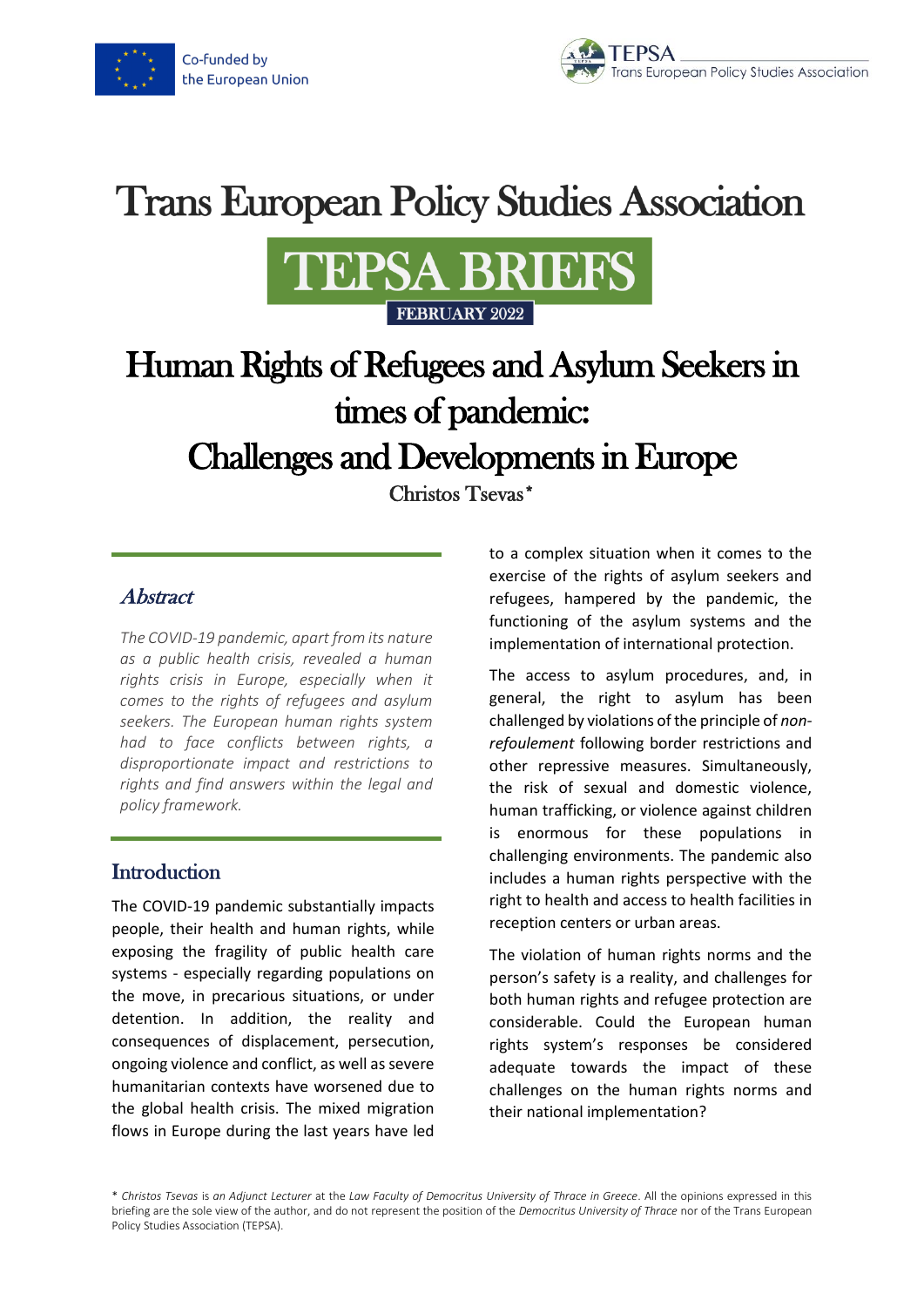This brief seeks to shed light on how the vulnerability of refugees and asylum seekers, given their circumstances, is interacting with States' pandemic-related restrictions and how existing violations can come to an end through good practices and referrals to the legal framework of European human rights law.

## The vulnerability of refugees and asylum seekers

In a joint statement, the United Nations High Commissioner for Refugees (UNHCR), the International Organization for Migration (IOM), the Office of the High Commissioner for Human Rights (OHCHR), and the World Health Organization (WHO) declared that "in the face of the COVID-19 crisis, we are all vulnerable. The virus has shown that it does not discriminate - but many refugees, those forcibly displaced, the stateless and migrants are at heightened risk"<sup>1</sup>. This unprecedented crisis has highlighted the inconsistencies of the human rights regimes towards the vulnerability of refugees and asylum seekers and their rights as deriving from European human rights law.

The vulnerability of these populations has been underlined by the Council of Europe Action Plan on Protecting Vulnerable Persons in the Context of Migration and Asylum in Europe (2021-2025), which came at the time of an unprecedented public health crisis increasing migration distress<sup>2</sup>. According to the Plan, special measures are needed to ensure healthcare access and to include such concerned groups in disaster risk reduction and emergency responses.

Another aspect that may lead to creating profiles of refugees and asylum seekers is the "wave of abuse" that may develop in several countries due to national authorities' measures that must be held accountable<sup>3</sup>.

#### Human Rights of Refugees and Asylum Seekers in times of pandemic

Vulnerability can be based on several factors, such as statelessness, age, gender, socioeconomic status or the violence a person has experienced, such as survivors of human trafficking or torture.

Significantly, the vulnerability of stateless persons, invisible within the legal limbo they live in, is extreme in situations like this. Discrimination on the grounds of nationality or ethnicity is a factor that affects the right to health and worsens their precarious statuses before the national authorities.

### The human rights destabilisation by the pandemic

Several human rights aspects face a risk of violation in times of emergency and during the enforcement of lockdown measures. These include the right to protection of health, the prohibition of torture or inhuman or degrading treatment, the right to liberty, taking into consideration the immigration detention, the access to information, the prohibition of discrimination, women's and children's rights, rights of persons with disabilities and rights of asylum seekers, migrants, and refugees, rights of older persons and LGBTI people. Freedom of assembly and privacy rights are also considered secondary rights to the right to health, physical integrity and access to care and health facilities. Economic and social rights can further be considered another field of human rights law affected by the pandemic. Besides, the socio-economic impact of the health situation on work and education is severe for refugees and asylum seekers, who in many States may not have obtained the totality of their rights. In any case, efforts to end poverty in all its forms everywhere, as one of the UN Sustainable Development Goals (SDGs), has been blocked by the pandemicinduced poverty crisis.

<sup>1</sup> OHCHR, The rights and health of refugees, migrants and stateless must be protected in COVID-19 response: A joint statement by UNHCR, IOM, OHCHR and WHO, 2021. <sup>2</sup> CoE/Committee of Ministers, CM(2021)67-final, Council of Europe Plan on Protecting Vulnerable Persons in the

Context of Migration and Asylum in Europe (2021-2025), 1403rd meeting, 5 May 2021.

<sup>3</sup> A. Donald & P. Leach, Human Rights and COVID-19: Forging Recovery After a Pandemic of Abuses?, *Verfassungsblog on Matter Constitutional*, 10 April 2021.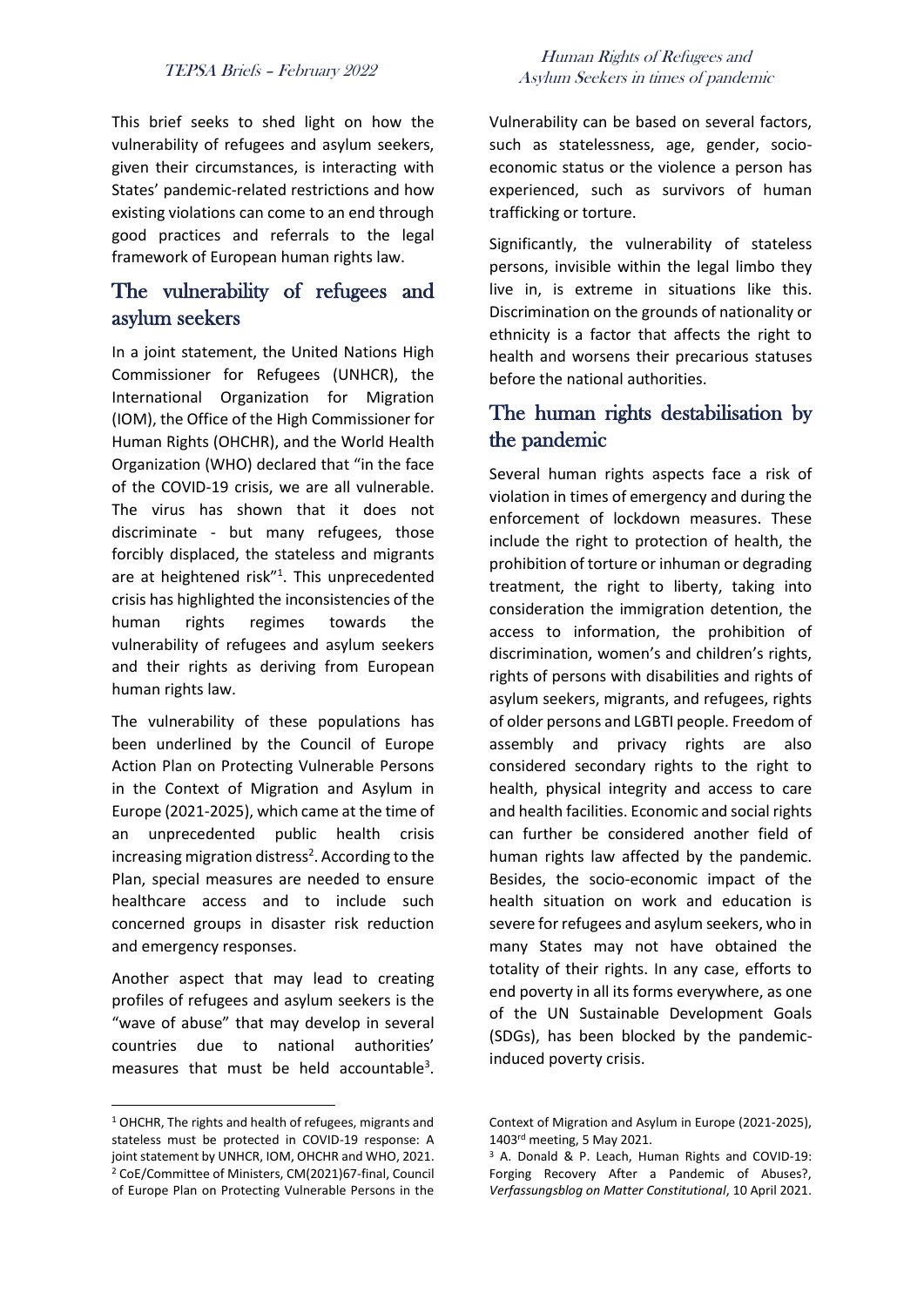On the other hand, seeking asylum is a human right found in different instruments of international and European human rights law, such as article 14(1) of the Universal Declaration of Human Rights and article 18 of the EU Charter of Fundamental Rights. Because principles of non-refoulement, access to territory and asylum have been challenged by the borders management of different States, their interpretation in human rights case law before the European Court of Human Rights is of high importance, especially when considering the links between the vulnerability of refugees and asylum seekers and the challenges mentioned above.

The right to health in a pandemic context can further be found between an individual and social approach. There is a need to look after oneself, but also to ensure the health of the community by not spreading the disease and working together with one another. This pandemic showed that States and authorities need to be ready to identify such indicators of health conditions, to offer access to quality health facilities, to guarantee the right to health without exclusion and inequalities, and to not discriminate in prevention resources such as vaccination. No vulnerable populations, such as persons with disabilities, should be excluded or discriminated against in such a context.

The Council of Europe Committee on Bioethics has made several recommendations on equitable access to vaccination, drawing particular attention to persons in vulnerable situations having difficulties in accessing health services, such as persons with physical disabilities, mental health problems, persons living in poverty, persons without residence or with uncertain legal status (e.g. refugees, asylum seekers, and undocumented migrants) 4 .

## Conclusion: European human rights law and the post-pandemic world

The world changes in the post-pandemic context and potential positive developments need to reach vulnerable persons, such as refugees and asylum seekers, to give prominence to a new approach already featured in the mechanisms of the European human rights legal system.

On the one hand, international cooperation between States, EU institutions and agencies (e.g. the European Union Agency for Asylum (EUAA), FRONTEX, the Fundamental Rights Agency), the Council of Europe, the Organization for Security and Co-operation in Europe, UNHCR, the United Nations Children's Fund, IOM, and the International Committee of the Red Cross must be a primary focus to design effective responses based on both best policy practices and principles. UNHCR and EUAA can monitor the impact of the pandemic on asylum procedures, while FRONTEX can control the implementation of fundamental rights in border zones and during returns. On the other hand, close local cooperation between national authorities, humanitarian actors in the field, such as refugee-specific NGOs and human rights institutions, can change the monitoring and compliance of human rights standards in policy execution. National authorities, for instance, should cooperate with UNHCR and IOM<sup>5</sup> in order to develop fairer asylum and migration systems, as well as practical mechanisms of responses for the human rights of refugees and asylum seekers in times of crisis.

The European Committee of Social Rights underlines that in times of pandemic, during which the life and health of many people are under serious threat, guaranteeing the right to health protection is of crucial importance, and governments should take all necessary steps to ensure effective compliance. At the same time,

<sup>4</sup> CoE/Committee of Bioethics, COVID-19 and vaccines: Ensuring equitable access to vaccination during the current and future pandemics, 22 January 2021, p. 2.

<sup>5</sup> UNHCR, COVID-19 and mixed population movements: emerging dynamics, risks and opportunities, 14 May 2020.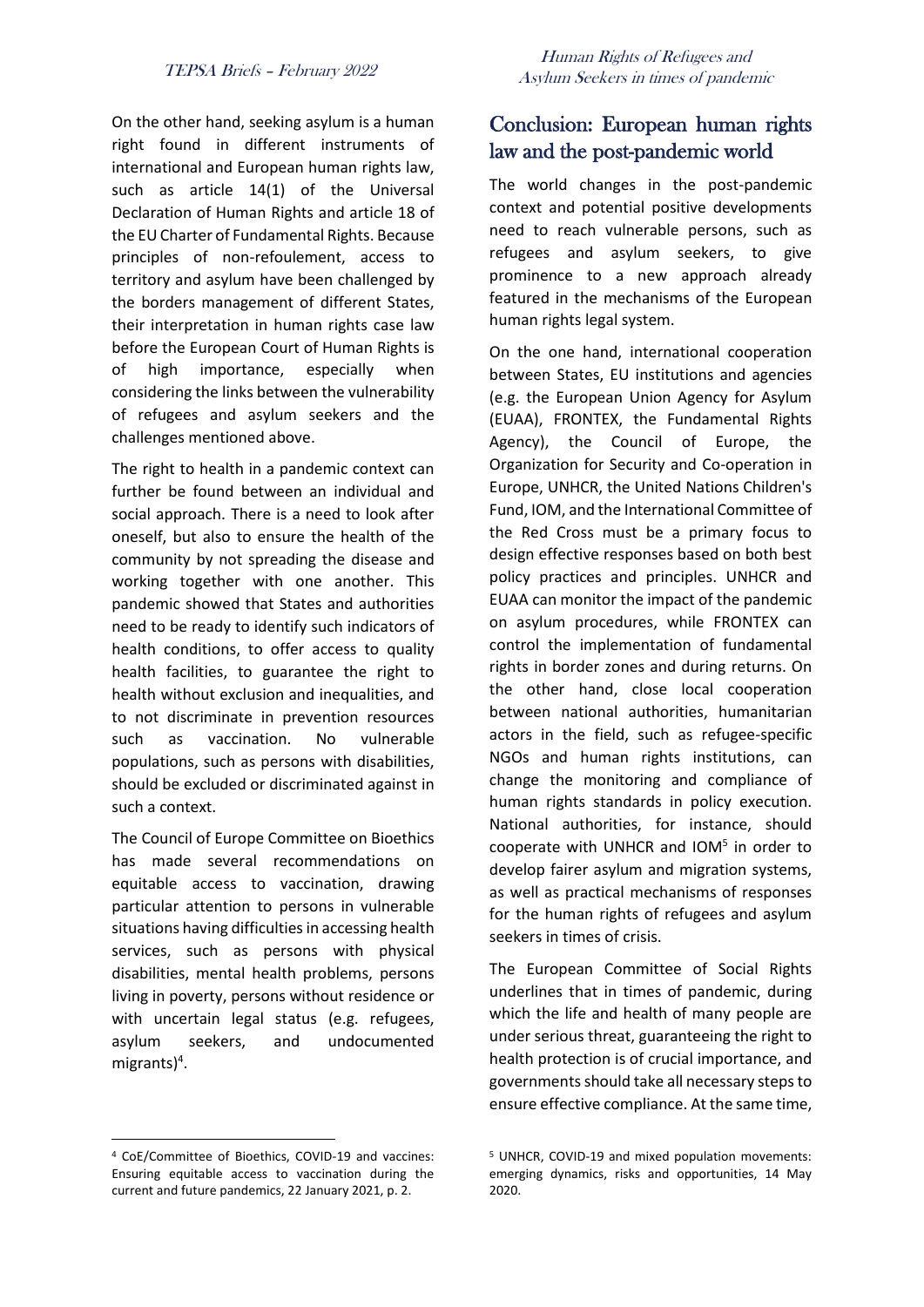Human Rights of Refugees and Asylum Seekers in times of pandemic

it recalls that this provision complements the fundamental rights enshrined in articles 2 and 3 of the European Convention on Human Rights (ECHR) $<sup>6</sup>$ . The 2020 annual report of the</sup> Group of Experts on Action against Trafficking in Human Beings (GRETA) is an example of the impact of the pandemic on the measures taken by States to tackle human trafficking<sup>7</sup>.

The European human rights system and law are under constant consideration and scrutiny. First, the main lessons learned focus on a good governance approach, with the recommendation that refugees and asylum seekers need to be empowered and not discriminated against during health crises. This means that the policy perspectives between forced migration and pandemics need to aim to erase inequalities and to take appropriate and immediate public health measures. This approach includes considering States' obligations, the derogation clause of article 15 of the ECHR as well as balancing relevant measures and restrictions.

Difficult times have not passed, as the challenges remain in the context of migration and asylum. The recovery from the COVID-19 era will probably be slow, but the main aspects to consider are equality and human rights. Post-pandemic responses and stability by the European human rights system form the human rights framework and can strengthen it.

<sup>6</sup> ECSR, Statement of interpretation on the right to protection of health in times of pandemic, 21 April 2020.

<sup>7</sup> CoE/GRETA, 10th General Report on GRETA's Activities covering the period from 1 January to 31 December 2020, April 2021.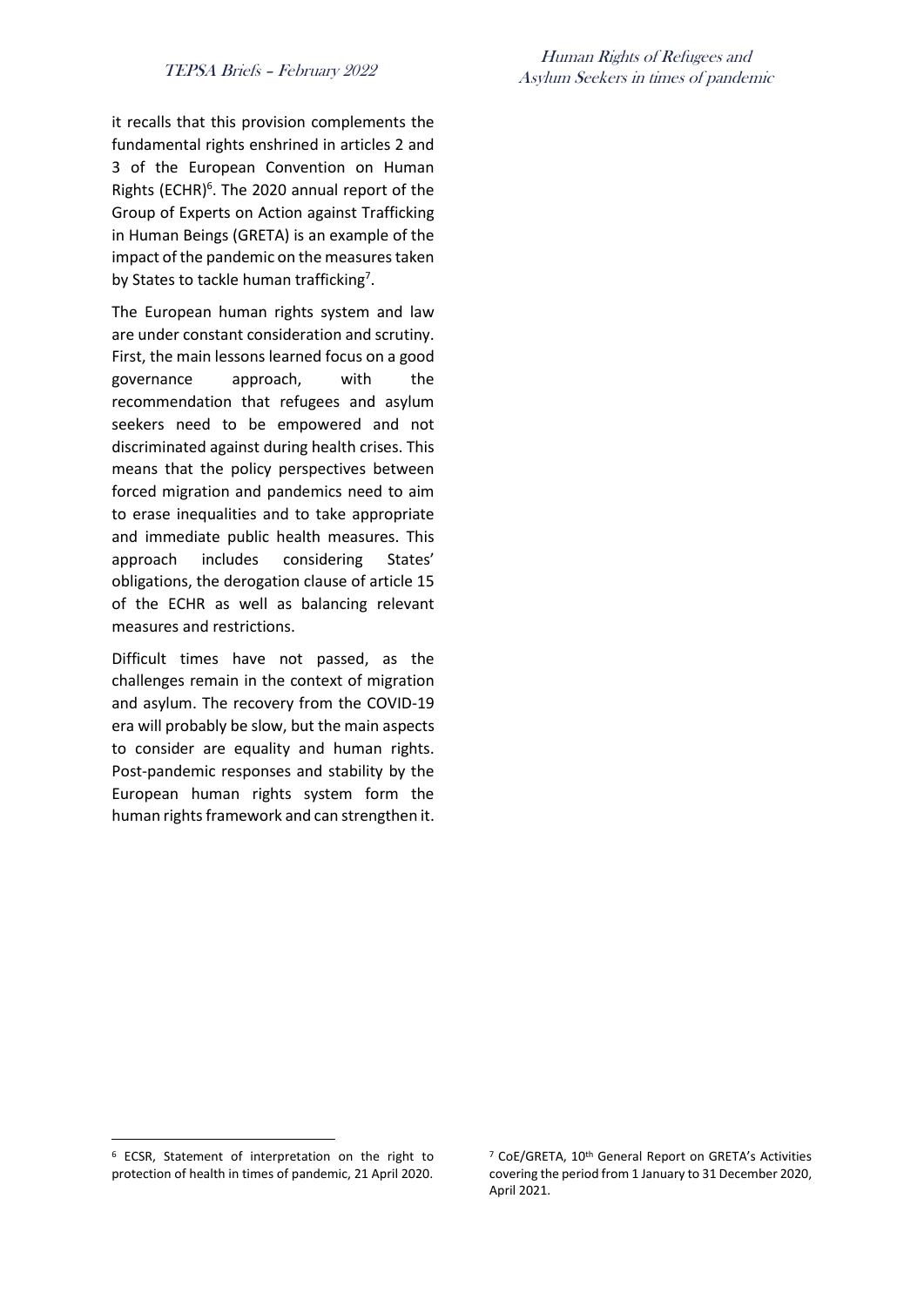## References

A. Donald & P. Leach, '[Human Rights and COVID-19: Forging Recovery After a Pandemic of Abuses?](https://verfassungsblog.de/human-rights-and-covid-19-forging-recovery-after-a-pandemic-of-abuses/)', *Verfassungsblog on Matter Constitutional*, 10 April 2021 (last accessed on 15 December 2021).

Council of Europe/Committee of Bioethics, [COVID-19 and vaccines: Ensuring equitable access to](https://www.coe.int/en/web/bioethics/-/covid-19-and-vaccines-equitable-access-to-vaccination-must-be-ensured)  [vaccination during the current and future pandemics,](https://www.coe.int/en/web/bioethics/-/covid-19-and-vaccines-equitable-access-to-vaccination-must-be-ensured) Press Release, 22 January 2021.

Council of Europe/Committee of Ministers, [Council of Europe Action Plan on Protecting Vulnerable](https://edoc.coe.int/en/refugees/10241-council-of-europe-action-plan-on-protecting-vulnerable-persons-in-the-context-of-migration-and-asylum-in-europe-2021-2025.html)  [Persons in the Context of Migration and Asylum in Europe \(2021-2025\),](https://edoc.coe.int/en/refugees/10241-council-of-europe-action-plan-on-protecting-vulnerable-persons-in-the-context-of-migration-and-asylum-in-europe-2021-2025.html) CM(2021)67-final, 1403<sup>rd</sup> meeting, 5 May 2021.

Council of Europe/GRETA, 10<sup>th</sup> General Report on GRETA's Activities covering the period from 1 January [to 31 December 2020,](https://rm.coe.int/10th-general-report-greta-activities-en/1680a21620) April 2021.

European Committee Of Social Rights (ECSR)[, Statement of interpretation on the right to protection of](https://rm.coe.int/statement-of-interpretation-on-the-right-to-protection-of-health-in-ti/16809e3640)  [health in times of pandemic,](https://rm.coe.int/statement-of-interpretation-on-the-right-to-protection-of-health-in-ti/16809e3640) 21 April 2020 (last accessed on 15 December 2021).

Office of the United Nations High Commissioner for Human Rights (OHCHR), [The rights and health of](https://www.ohchr.org/EN/NewsEvents/Pages/DisplayNews.aspx?NewsID=25762&LangID=E)  [refugees, migrants and stateless must be protected in COVID-19 response: A joint statement by UNHCR,](https://www.ohchr.org/EN/NewsEvents/Pages/DisplayNews.aspx?NewsID=25762&LangID=E)  [IOM, OHCHR and WHO,](https://www.ohchr.org/EN/NewsEvents/Pages/DisplayNews.aspx?NewsID=25762&LangID=E) 31 March 2020 (last accessed on 15 December 2021).

United Nations High Commissioner for Refugees (UNHCR), [COVID-19 and mixed population](https://www.refworld.org/docid/5ec4e2c84.html)  [movements: emerging dynamics, risks and opportunities,](https://www.refworld.org/docid/5ec4e2c84.html) A UNHCR/IOM discussion paper, 14 May 2020 (last accessed on 15 December 2021.